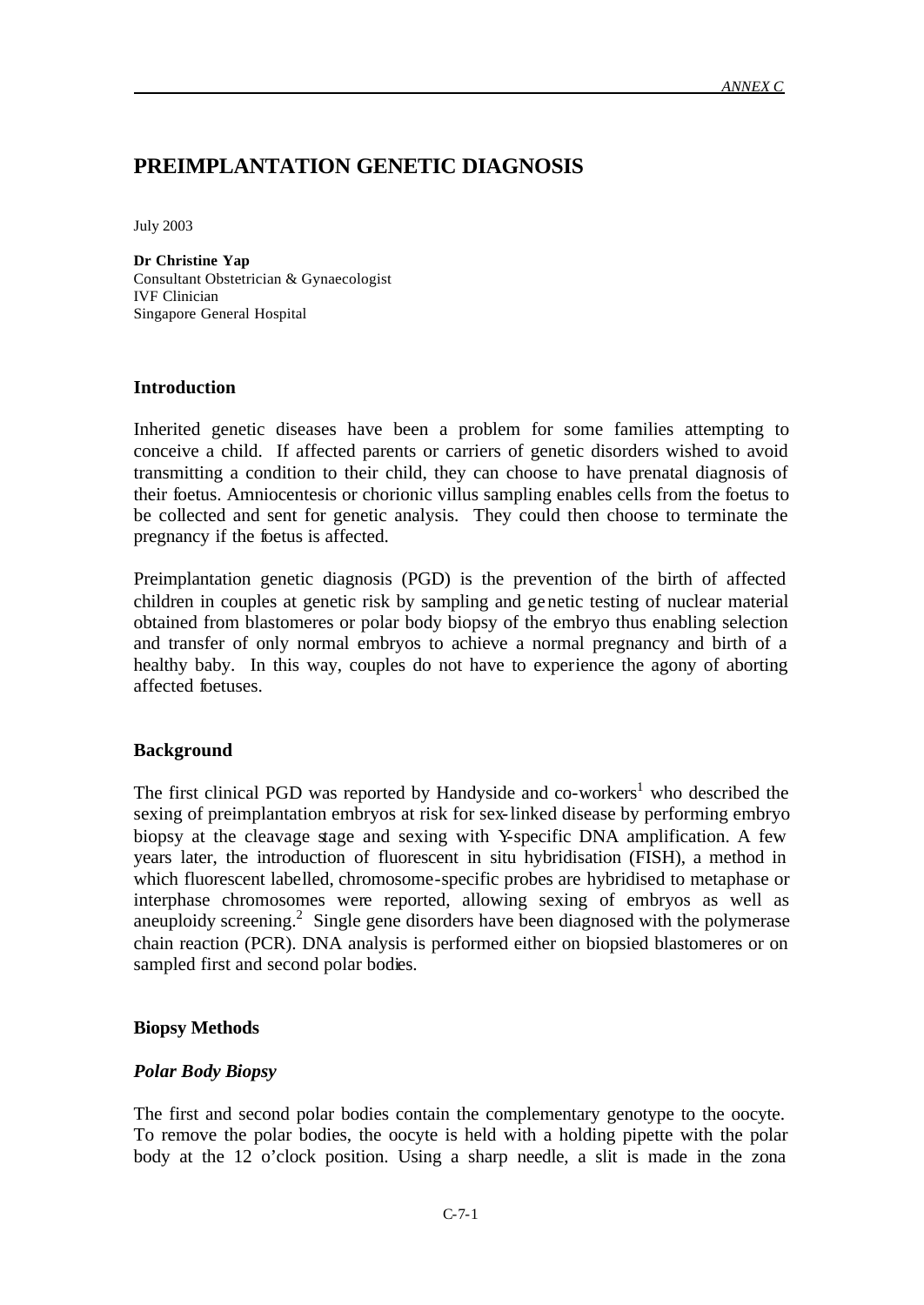pellucida tangentially to the polar bodies. With a thin pipette, the polar bodies are removed from under the zona and transferred to a PCR tube or glass slide for analysis.

## *Cleavage Stage Biopsy*

This is the most widely used technique. The advantage of cleavage stage biopsy is that the genetic constitution of the embryo is completely formed and thus comparable to genetic material obtained at prenatal diagnosis. Embryos are usually obtained after intracytoplasmic sperm injection (ICSI). This avoids contamination with sperm, which is important when PCR is used and reduces the possibility of failure of fertilisation with insemination. A hole is made in the zona pellucida of the embryo by applying Acid Tyrode's solution or using a laser. A pipette is inserted through the hole and one blastomere is aspirated and removed from the embryo for analysis. Diagnosing one or two cells isolated from 8-16 cell embryos may occasionally fail to detect mosaicism.

## **Methods of DNA Analysis**

#### **In Situ** *Hybridisation*

In situ hybridisation permits the analysis of genetic material of a single nucleus in metaphase or interphase, by incubating a fixed dried cell with a specific probe, which binds to the gene of interest. The gene probe is labelled with fluorescent markers (FISH) and allows numerical chromosome analysis.

The advantage of FISH is that, since the cells do not have to be in metaphase, interphase nuclei and even arrested cells can also be analysed. The choice of appropriate probes allows the exact identification of the chromosomes. Unfortunately, only limited numbers of chromosomes can be analysed at one time. However, new developments in the near future, e.g. comparative genomic hybridisation (CGH), spectral karyotyping (SKY) and DNA chips will allow analysis of all chromosomes.

#### *Polymerase Chain Reaction*

PCR allows amplification of well-defined DNA sequences enzymatically in an exponential way. The boundaries of the amplified fragment are determined by a couple of primers which anneal to the denatured template DNA and which then form the starting point of a DNA polymerase to synthesize the complementary strand. The gene of interest is thus amplified for identification.

Contamination is an important problem in single-cell PCR: when the sample contains only two copies of the DNA under investigation, one copy of extraneous DNA can lead to misdiagnosis. Two sources of contamination can be distinguished. The first, from cellular sources, contains whole genomic DNA, while the second is carry-over contamination from products of former PCR reactions.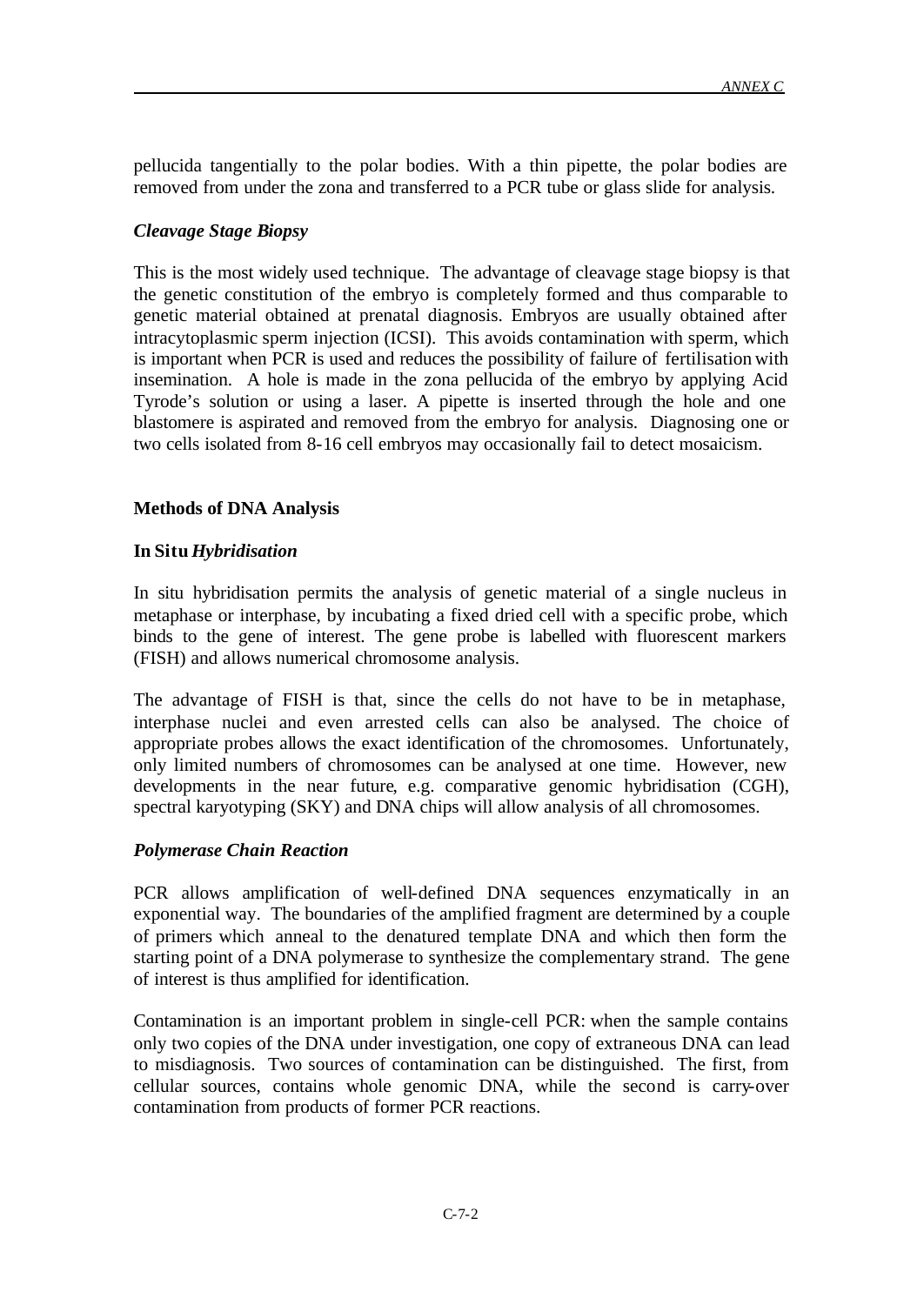Another problem encountered with PCR is allele drop-out (ADO) where an affected allele may fail to amplify during PCR. ADO would create a particular problem for the correct diagnosis of autosomal dominant diseases if the affected allele would fail to amplify and in compound heterozygotes when autosomal recessive diseases were concerned.<sup>3</sup>

## **Indications**

Although PGD is an early form of prenatal diagnosis, it will not be an alternative for chorionic villus sampling or amniocentesis in all cases. There are several situations in which PGD would be beneficial:

- (i) In parents who have a genetic diseases or are carriers and have concurrent fertility problems necessitating treatment with IVF.
- (ii) Some parents have personal histories of prenatal diagnosis followed by termination of pregnancy for affected foetuses. Some may feel they cannot cope with another failure and would prefer IVF and PGD.
- (iii) Another group of patients have moral, emotional or religious objections to termination of pregnancy and see PGD as the only way to have unaffected children.

#### **Current State of the Technique**

Since the first report of clinically applied preimplantation genetic diagnosis<sup>1</sup>, the numbers of fertility centres performing PGD and the numbers of PGD treatments have risen steadily.

The European Society of Human Reproduction and Embryology (ESHRE) formed a PGD Consortium in 1997 to study the long-term efficacy and clinical outcome of PGD. Their latest published report includes data from 1318 PGD cycles and 215 babies.<sup>4</sup> The data was collected from 25 IVF centers who are actively practicing PGD (Table 1). Apart from these centres involved in the Consortium, other centres in the USA, Russia, Belarus, Colombia, Cyprus, Finland, Jordan and Turkey are performing PGD.

Apart from aneuploidy diagnosis, several genetic diseases have been tested for. These include autosomal dominant, autosomal recessive and sex-linked disorders (Table II).

The data for PGD for the years 1999-2001 showed that a total of 5985 oocytes were retrieved, a fertilisation rate of 62% was achieved, 48% were suitable for biopsy, biopsy was successful in 99% of cases and 85% of embryos had a diagnosis. Pregnancy rate was 19% per oocyte recovery and 23% per embryo transfer.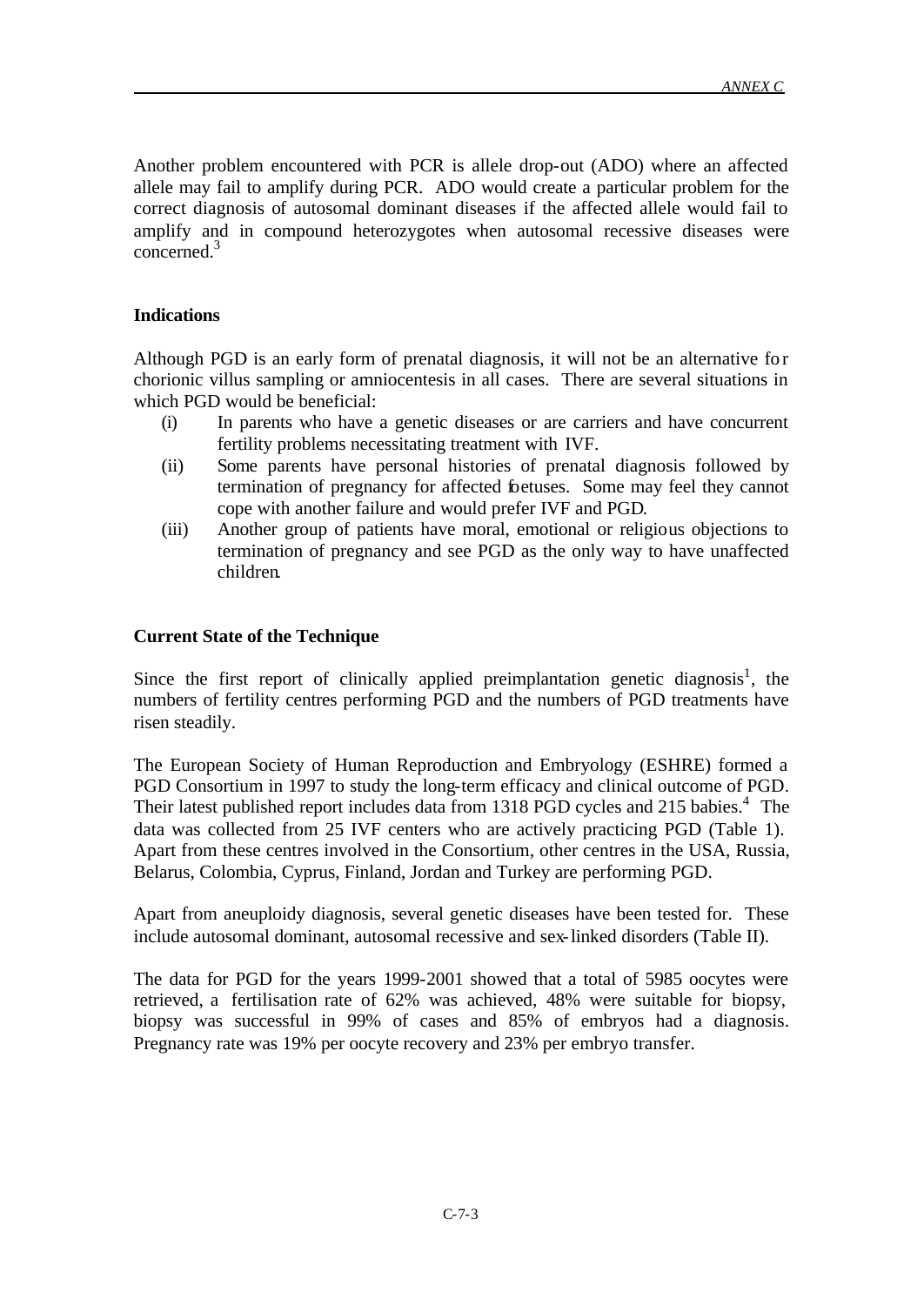#### **Problems Encountered with PGD**

Couples wishing to avail themselves to PGD will have to undergo IVF. This involves time, expenses and at the end of a cycle, the uncertainties of success at a pregnancy. It is a process of decreasing numbers as the embryos diagnosed as suitable for transfer will be few.

The possibility of a misdiagnosis will be dependent on the experience, care and technical expertise of analysis. Sources of error include mosaicism, contamination of DNA material for PCR and allele drop-out. Hence, most centres still recommend that couples having PGD undergo a confirmation test with prenatal diagnosis.

Single cell genetic analysis of cleavage stage embryos is susceptible to extrinsic technical errors as well as intrinsic errors related to nuclear and chromosomal abnormalities (Table III). Several misdiagnoses have been reported in the literature. As errors can arise from diverse causes, it is clinically important to develop a model so that patients can be accurately counselled about the risks of misdiagnosis. This model should include source of variation from the cell chromosomes, recombination, contamination and amplification. Data on the frequency of haploid, diploid or more complex mosaic cells can be obtained through FISH studies. About 90% of cells have both parental chromosomes (diploid and tetraploid cells) and 10% of cells lack at least one parental chromosome.

#### **Future Applications of PGD**

In future, improved genetic and DNA analysis techniques will improve the accuracy of diagnosis of the preimplantation embryo. There will also be more genes that can be identified and some other applications would include diagnosis of Mendelian disorders using linked polymorphic markers and structural chromosomal abnormalities using centromeric and telomeric probes.

As deranged chromosome complements have been identified in first trimester pregnancy failures, aneuploidy screening and transfer of euploid embryos may in future be used to improve assisted reproductive technology success rates, especially in older patients with repeated IVF failures and recurrent abortions.

It is possible that with improved genetic diagnosis, other less fatal or debilitating genetic disorders may be presented as choices for PGD, e.g. HLA screening and BRCA gene testing for cancer predisposition.

#### **Guidelines and Licensing**

Legitimate concerns about potential misuse of embryo screening and selection make it essential that a sustained public debate about these issues occurs as technical progress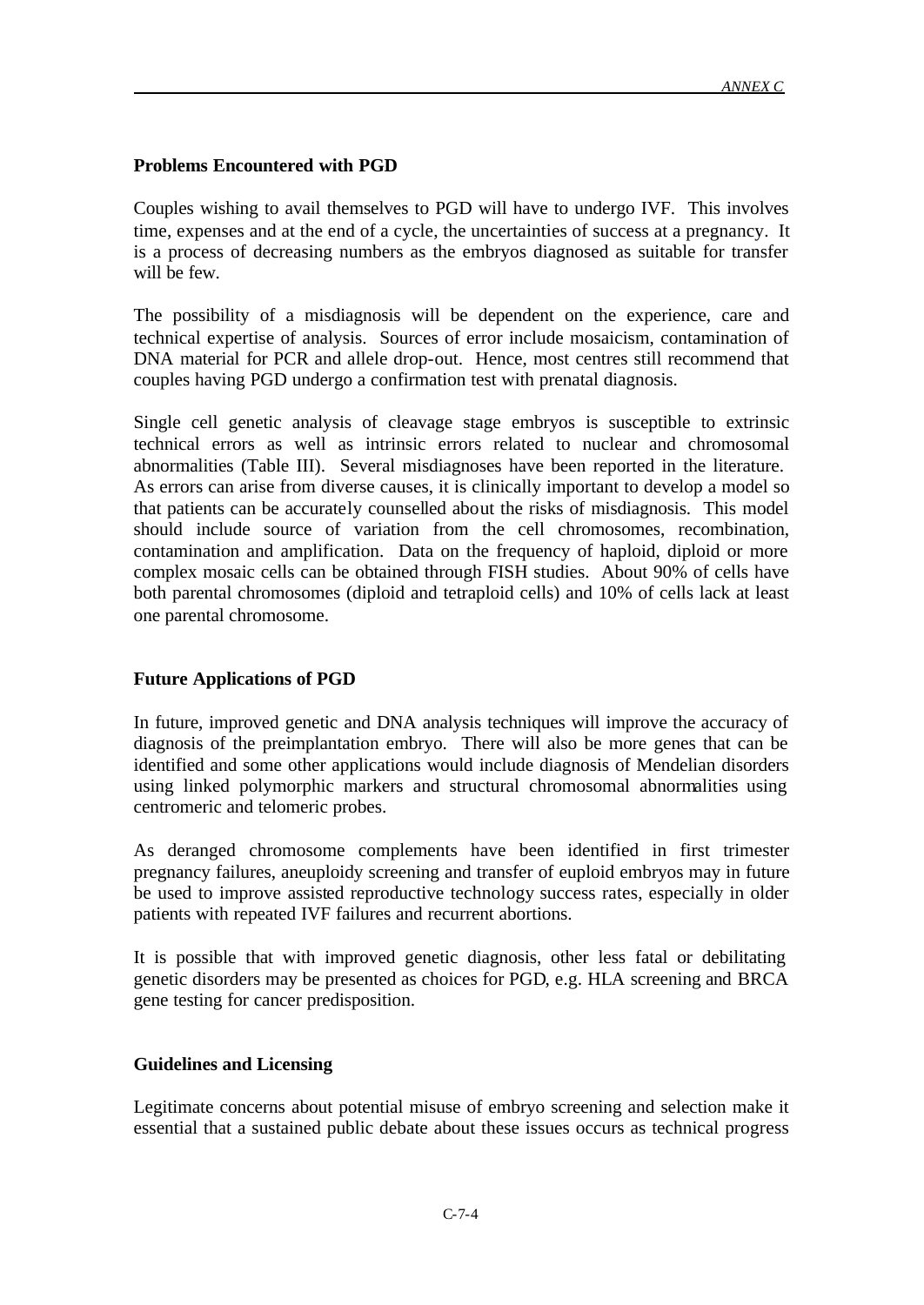continues. Some of the discomfort that surrounds new uses of PGD stems from a sense in many countries that there is no effective oversight of its development and use.

In the UK, the Human Fertilisation and Embryology Authority (HFEA) has legal authority over which clinics are licensed to do PGD and for what indication. Additional uses of PGD may occur only if the HFEA is satisfied that the uses are within statutory guidelines and the clinic program is qualified to undertake the work. In addition, the HFEA uses a public consultation process to assess public attitudes and draw up guideline for new uses. The HFEA has provided a regulatory model that other countries could emulate.

In the US, no agency exists at the state or federal level that plays a role comparable to the HFEA. How PGD is used and for what indications is thus left largely to the discretion of providers offering those services and the patients who seek it.<sup>6</sup>

#### **References**

- 1. Handyside AH, Kontogianni EH, Hardy K, Winston RML (1990). Pregnancies from biopsied human preimplantation embryos sexed by Y-specific DNA amplification. Nature; 344:768-770.
- 2. Griffin DK, Handyside AH, Penketh RJA, Winston RML, Delhanty JDA (1991). Fluorescent *in-situ* hybridisation to interphase nuclei of human preimplantation embryos with X and Y chromosome specific probes. Hum Reprod; 6:101-105.
- 3. Ray P, Winston RML, Handyside AH (1994). Single cell analysis for diagnosis of cystic fibrosis and Lesch-Nyhan syndrome in human embryos before implantation. Miami Bio/Technology European Symposium, advances in Gene Technology: Molecular Biology and Human Genetic Disease; 5:46.
- 4. ESHRE PGD Consortium Steering Committee (2002). ESHRE Preimplantation Genetic Diagnosis Consortium: data collection III (May 2001). Hum Reprod; 17(1):233-246.
- 5. Lewis CM, Pinel T, Whittaker JC, Handyside AH. Controlling misdiagnosis errors in preimplantation genetic diagnosis: a comprehensive model encompassing extrinsic and intrinsic sources of error (2001). Hum Reprod; 16(1):43-50.
- 6. Robertson JA. Extending preimplantation genetic diagnosis: the ethical debate (2003). Hum Reprod; 18(3):465-471.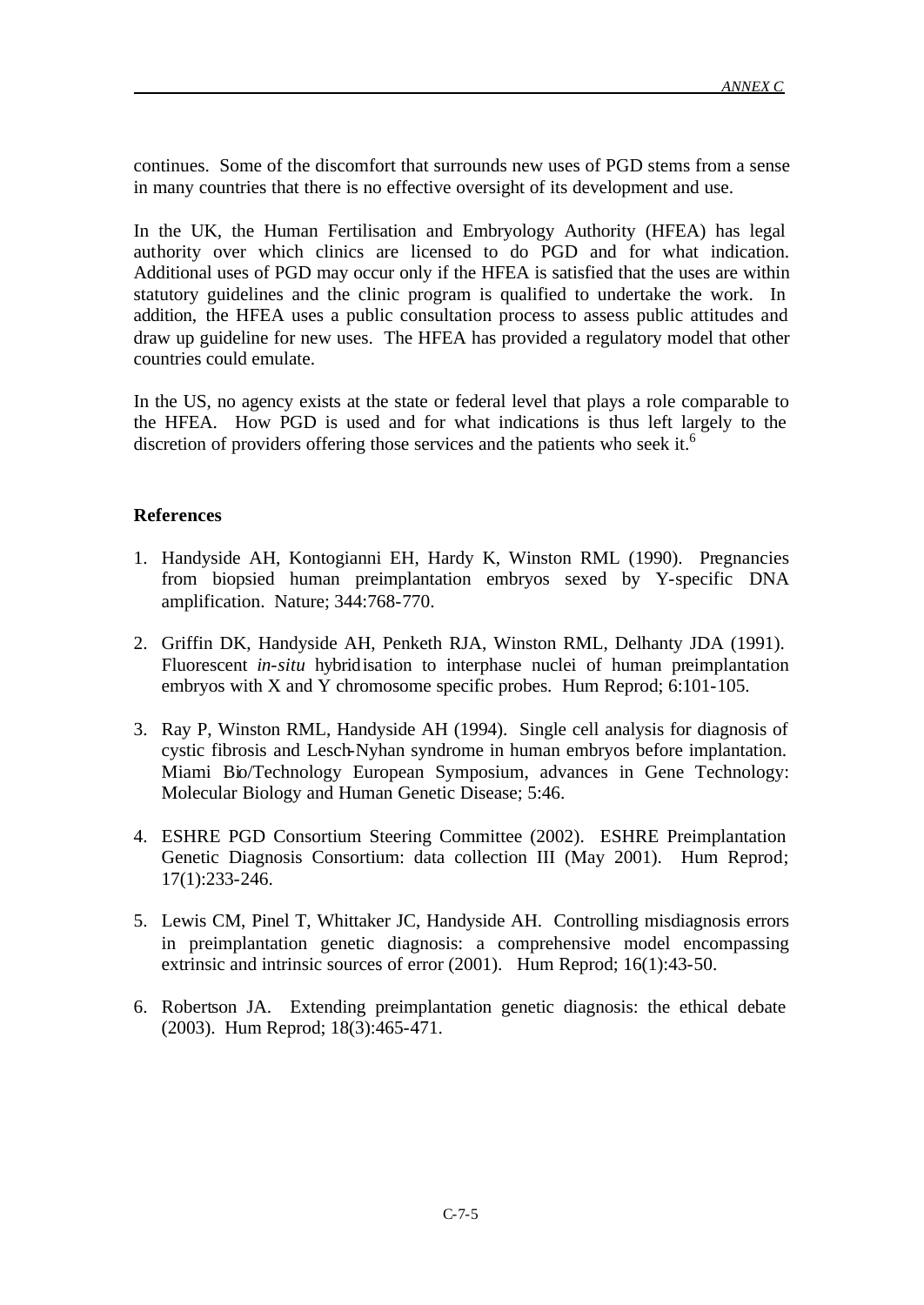| $\mathbf{1}$   | Sydney IVF                                                                                |  |
|----------------|-------------------------------------------------------------------------------------------|--|
| $\overline{2}$ | University of Adelaide                                                                    |  |
| 3              | Melbourne IVF                                                                             |  |
| $\overline{4}$ | Centre for Medical Genetics, VUB, Brussels                                                |  |
| 5              | <b>ULB Erasme, Brussels</b>                                                               |  |
| 6              | Centre for Preimplantation Genetic Diagnosis, Aarhus University Hospital,<br>Aarhus       |  |
| $\overline{7}$ | Hopitaux Beclere et Necker, Paris                                                         |  |
| 8              | Institut de Genetique et de Biologie Moleculaire et Cellulaire, Strasbourg                |  |
| 9              | St Sophia's Childrens Hospital, University of Athens                                      |  |
| 10             | <b>IVF</b> and Genetics, Athens                                                           |  |
| 11             | SISMER, Bologna                                                                           |  |
| 12             | PGD Working Group, Maastricht                                                             |  |
| 13             | Stichting Klinische Genetica Zuid-Oost Nederland, Maastricht                              |  |
| 14             | Department of O&G, Samsung Cheil Hospital, Sungkyankwan University,<br>Seoul              |  |
| 15             | Instituto Dexeus, Barcelona                                                               |  |
| 16             | Unitat de Biologia Cellular, Univ. Autonoma, Barcelona                                    |  |
| 17             | Department of Clinical Genetics, Karolinska Hospital, Stockholm                           |  |
| 18             | Sahlgrenska University Hospital, Goteborg                                                 |  |
| 19             | Assisted Conception Unit, St. Thomas' Hospital, London                                    |  |
| 20             | Department of O&G, University College, London                                             |  |
| 21             | Institute of O&G, RPMS, Hammersmith Hospital, London                                      |  |
| 22             | Department of O&G, Baylor College of Medicine, Houston, Texas                             |  |
| 23             | Jones Institute for Reproductive Medicine, Norfolk, Virginia                              |  |
| 24             | New York University Medical Center, New York                                              |  |
| 25             | Institute of Reproductive Medicine and Science, St Barnabas Medical Center,<br>New Jersey |  |

# **Table I. Centres Involved in ESHRE PGD Consortium**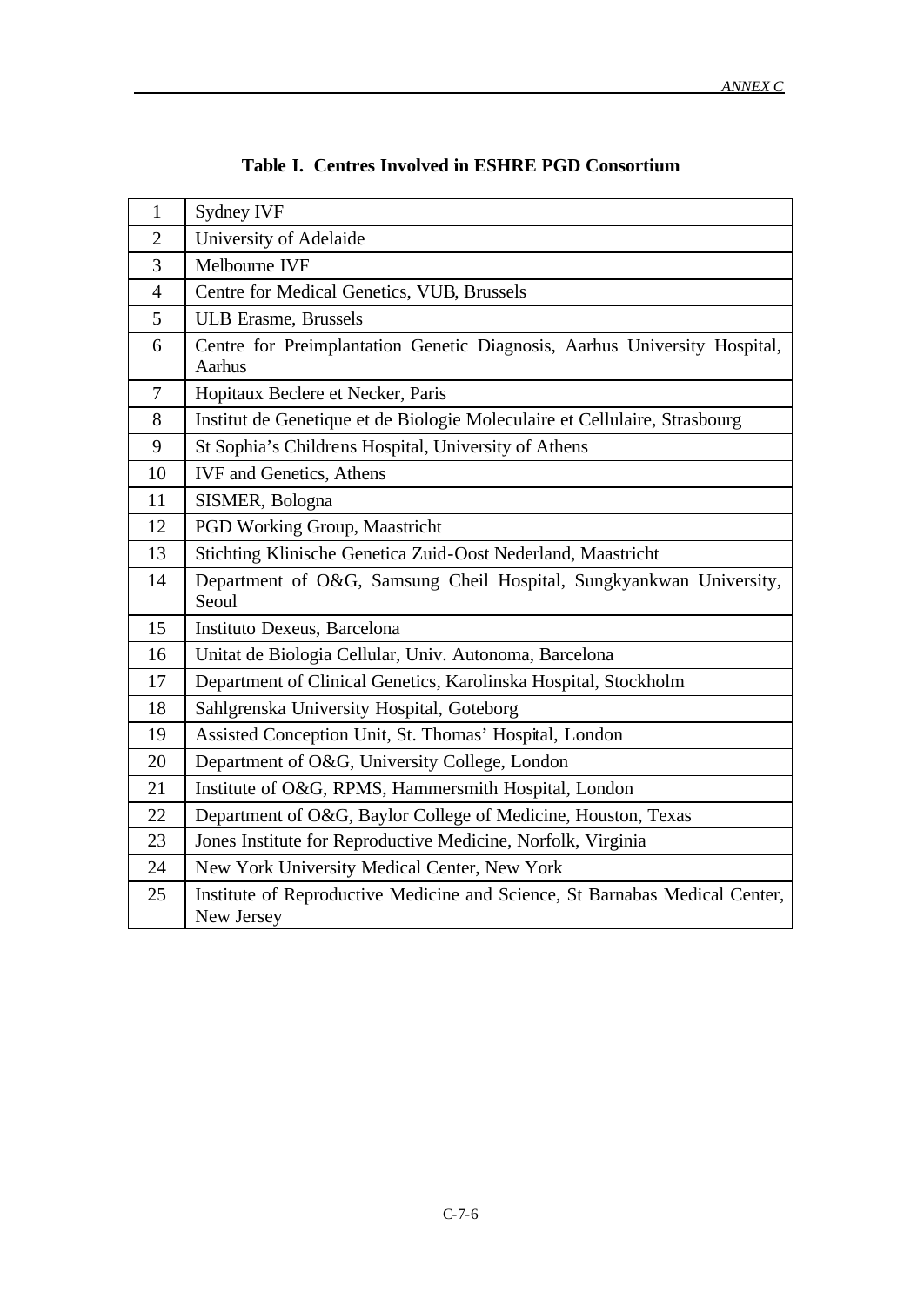| Autosomal recessive | Cystic fibrosis<br>$\bullet$                          |
|---------------------|-------------------------------------------------------|
|                     | Beta-thalassaemia                                     |
|                     | Spinal muscular atrophy<br>٠                          |
|                     | Tay-Sachs disease<br>$\bullet$                        |
|                     | Rh Isoimmunisation<br>$\bullet$                       |
|                     | Gaucher disease                                       |
|                     | Sickle cell anaemia<br>$\bullet$                      |
| Autosomal dominant  | Myotonic dystrophy<br>$\bullet$                       |
|                     | Huntington's disease<br>$\bullet$                     |
|                     | Charcot-Marie-Tooth disease<br>$\bullet$              |
|                     | Neurofibromatosis type I<br>$\bullet$                 |
|                     | Marfan syndrome<br>$\bullet$                          |
|                     | Osteogenesis imperfecta<br>٠                          |
| Sex-linked          | Duchenne and Becker's muscular dystrophy<br>$\bullet$ |
|                     | Haemophilia<br>$\bullet$                              |
|                     | Fragile-X syndrome<br>$\bullet$                       |
|                     | Mental retardation                                    |
|                     | Wiskott-Aldrich syndrome<br>$\bullet$                 |
|                     | <b>Charcot-Marie-Tooth</b>                            |
|                     | Retinitis pigmentosa                                  |

# **Table II. Genetic diseases that have been tested with PGD**